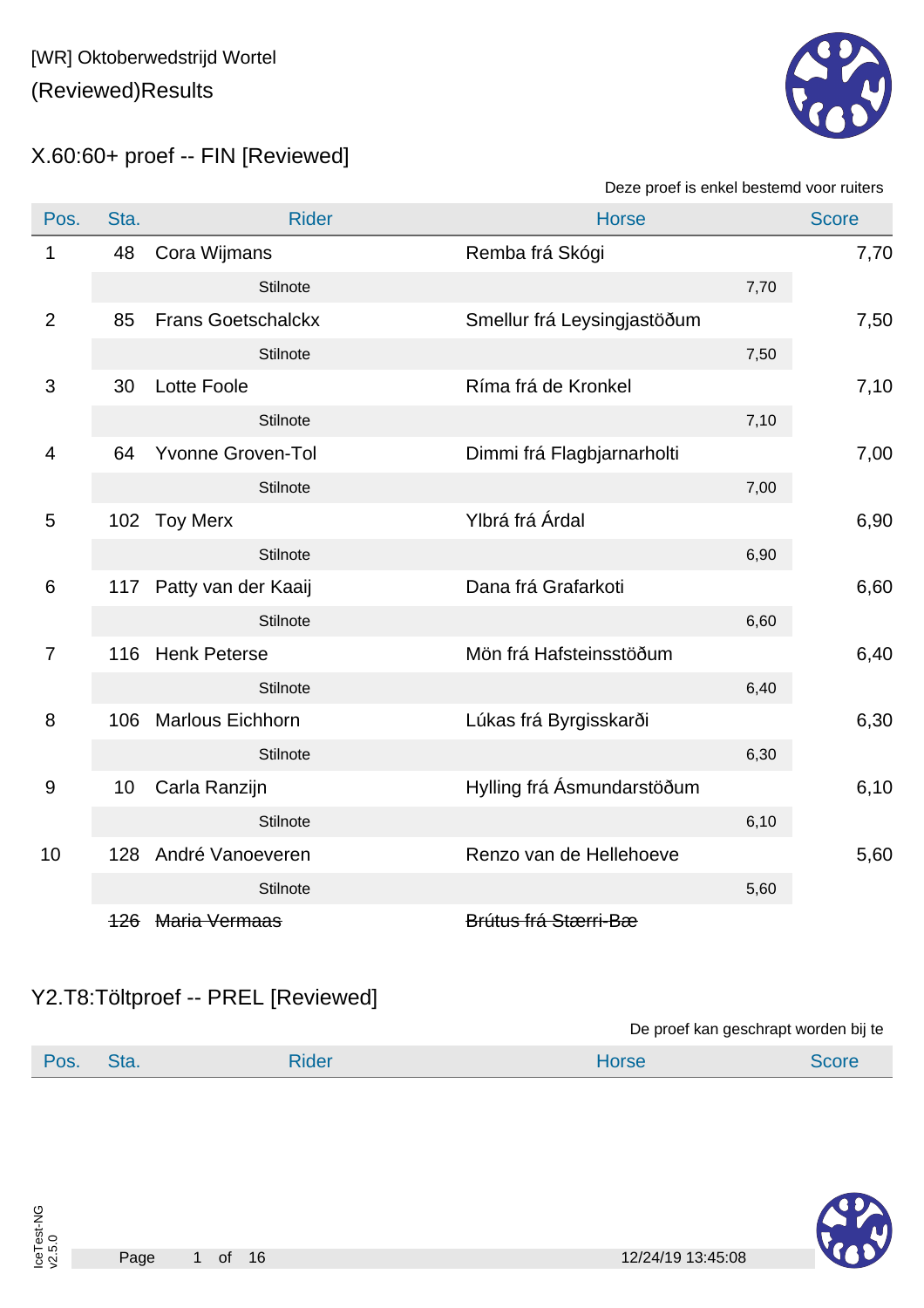| 1              | 52             | Merel Riphagen          | Vargur frá Fensalir              |               | 5,80                     |
|----------------|----------------|-------------------------|----------------------------------|---------------|--------------------------|
|                |                | Preliminary             |                                  | 5,80          |                          |
| $\overline{2}$ | 72             | Bo van Peteghem         | Björk (Zib II) van JaCoGé        |               | 5,70                     |
|                |                | Preliminary             |                                  | 5,70          |                          |
| 3              | $\overline{4}$ | Eveline van Niekerk     | Tinna frá Sauðárkróki            |               | 5,60                     |
|                |                | Preliminary             |                                  | 5,60          |                          |
| 4              | 80             | Maja Declercq           | Glóðar frá Saurbæ                |               | 5,43                     |
|                |                | Preliminary             |                                  | 5,43          |                          |
| 5              | 92             | Dylan Humble            | Ylbrá frá Árdal                  |               | 5,37                     |
|                |                | Preliminary             |                                  | 5,37          |                          |
| 6              | 87             | Anita Humble Westerhuis | Frakkur frá Saurbæ               |               | 5,30                     |
|                |                | Preliminary             |                                  | 5,30          |                          |
| 7              | 31             | Sonja Losekoot          | Rímur frá de Kronkel             |               | 5,17                     |
|                |                | Preliminary             |                                  | 5,17          |                          |
| 8              | 33             | <b>Lisa Dierickx</b>    | Þyrnirós frá Sólbergi            |               | 4,93                     |
|                |                | Preliminary             |                                  | 4,93          |                          |
| 9              | 55             | Noortje Daalen van      | Salvör frá Neðri-Svertingsstöðum |               | 4,70                     |
|                |                | Preliminary             |                                  | 4,70          |                          |
| 9              | 103            | <b>Antoin Merx</b>      | Toppur frá Ártali                |               | 4,70                     |
|                |                | Preliminary             |                                  | 4,70          |                          |
| 11             | 90             | Anita Humble Westerhuis | Kyndill frá Saurbæ               |               | 4,47                     |
|                |                | Preliminary             |                                  | 4,47          |                          |
| 12             | 57             | <b>Anaïs Gallet</b>     | Sjóli van het Langeveld          |               | 3,80                     |
|                |                | Preliminary             |                                  | 3,80          |                          |
| 13             | 35             | Monique ten Veldhuis    | Frostan frá Markarhofi           |               | 3,70                     |
|                |                | Preliminary             |                                  | 3,70          |                          |
| 14             | 56             | Bo van Daalen           | Orka frá Holtsmúla 1             |               | 3,50                     |
|                |                | Preliminary             |                                  | 3,50          |                          |
| 15             | 43             | Sofie van Scheyen       | Skyld frá Fléttuvöllum           |               | <b>NOS</b><br><b>HOW</b> |
|                |                | Preliminary             |                                  | <b>NOSHOW</b> |                          |
|                | 94             | Hona van der Vloed      | Kímni fan Alde Feanen            |               |                          |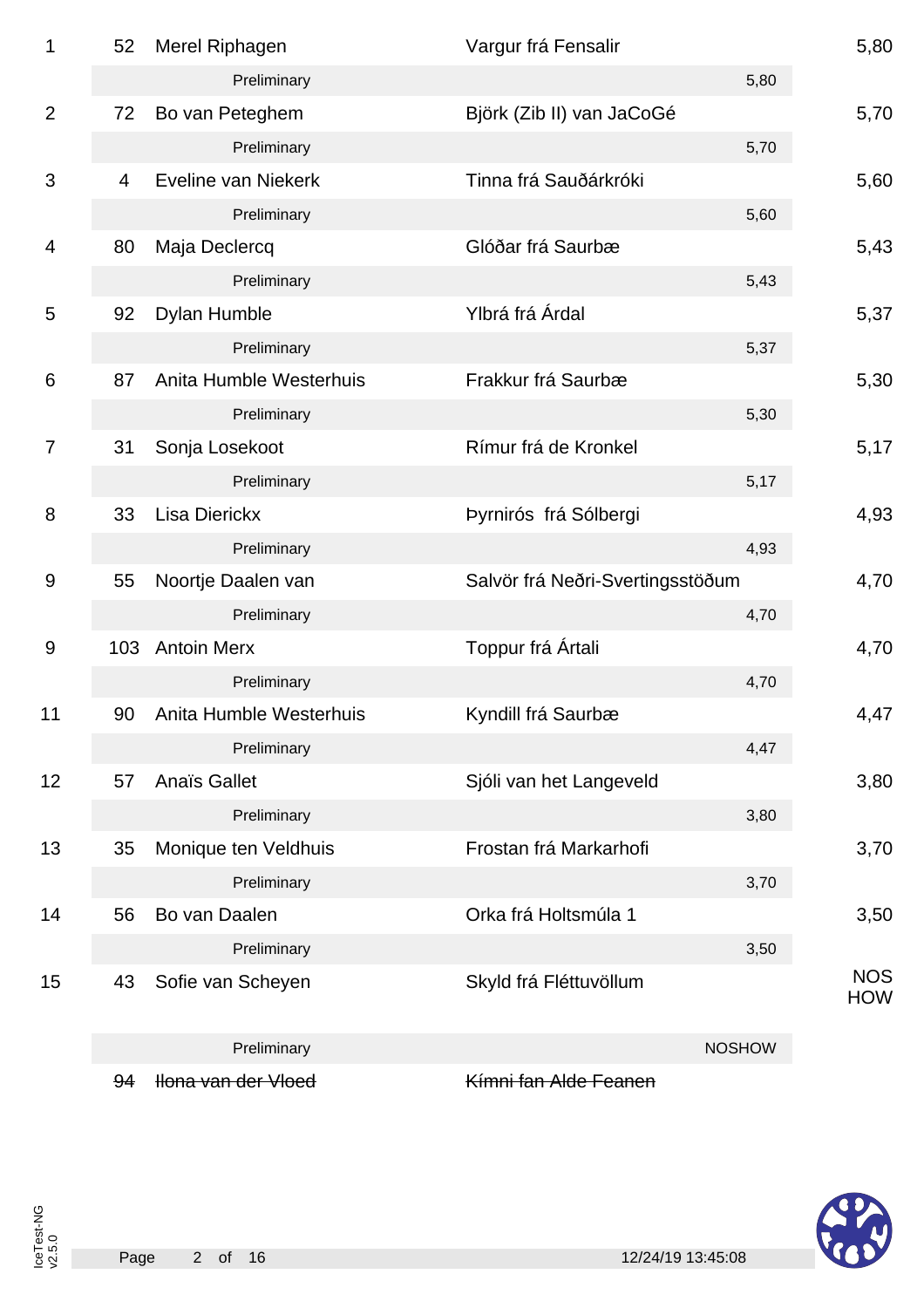## Y2.T7:Töltproef -- PREL [Reviewed]

De proef kan geschrapt worden bij te

| Pos.           | Sta. | <b>Rider</b>             | <b>Horse</b>             | <b>Score</b> |
|----------------|------|--------------------------|--------------------------|--------------|
| 1              | 25   | Julie Klomp              | Ofsi frá Wyler           | 5,93         |
|                |      | Preliminary              | 5,93                     |              |
| $\overline{2}$ | 21   | Johanna Schulz           | Viktoría frá Hjarðartúni | 5,60         |
|                |      | Preliminary              | 5,60                     |              |
| $\overline{2}$ | 65   | <b>Yvonne Groven-Tol</b> | Sólrós van 't llperveld  | 5,60         |
|                |      | Preliminary              | 5,60                     |              |
| 4              | 91   | Dylan Humble             | Funa frá Englahofi       | 5,50         |
|                |      | Preliminary              | 5,50                     |              |
| 5              | 34   | Marloes Jobsen           | Tývar van de Waaldijk    | 5,37         |
|                |      | Preliminary              | 5,37                     |              |
| 6              | 24   | Nicole de Boer           | Bera frá Sauðárkróki     | 5,30         |
|                |      | Preliminary              | 5,30                     |              |
| $\overline{7}$ | 50   | <b>Kalea Orgers</b>      | Þór frá Forréttindi      | 5,17         |
|                |      | Preliminary              | 5,17                     |              |
| 8              | 62   | Lisa Vermaas             | Ásta van 't Enclavehof   | 5,13         |
|                |      | Preliminary              | 5,13                     |              |
| 9              | 88   | Anita Humble Westerhuis  | Fjalar frá Englahofi     | 5,10         |
|                |      | Preliminary              | 5,10                     |              |
| 10             | 1    | <b>Helena Steenhaut</b>  | Spring frá Brunni        | 5,03         |
|                |      | Preliminary              | 5,03                     |              |
| 11             | 8    | Ingrid Ranzijn           | Kyndill van 't Hanenland | 5,00         |
|                |      | Preliminary              | 5,00                     |              |
| 12             | 127  | Yana Thomas              | Trostan von Frilinghoven | 4,93         |
|                |      | Preliminary              | 4,93                     |              |
| 13             | 44   | Luna Eeckhout            | Valva frá Borgarnesi     | 4,87         |
|                |      | Preliminary              | 4,87                     |              |
| 14             | 49   | Marijo Orgers            | Loki frá Stöð            | 4,77         |
|                |      | Preliminary              | 4,77                     |              |
| 15             | 70   | Yana Thomas              | Reisa van de Biesekamp   | 4,53         |
|                |      | Preliminary              | 4,53                     |              |

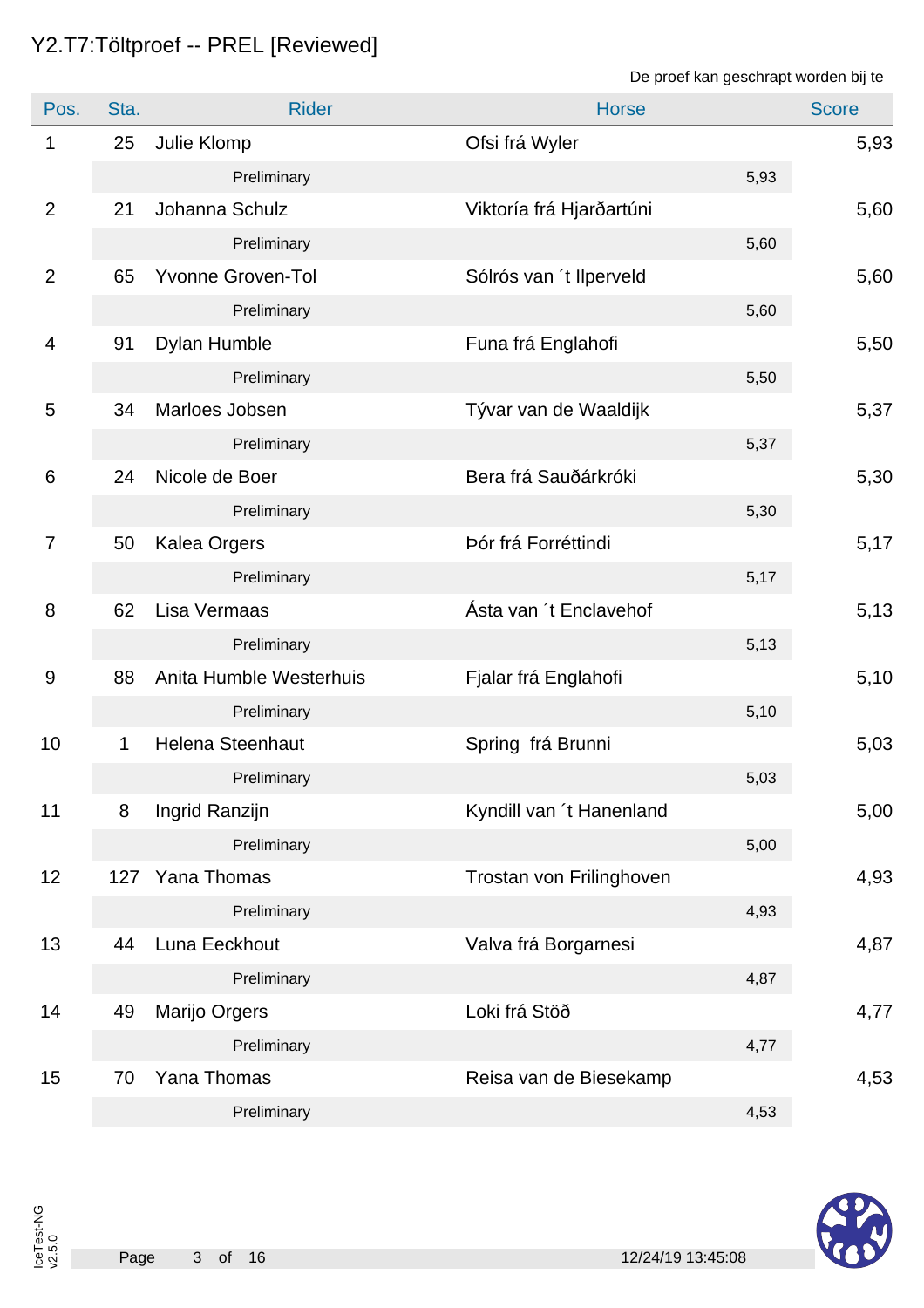| 15 | 82  | Floor Van Nylen          | Stormur frá Sturlureykjum 2 |               | 4,53                     |
|----|-----|--------------------------|-----------------------------|---------------|--------------------------|
|    |     | Preliminary              |                             | 4,53          |                          |
| 17 | 32  | <b>Lisa Dierickx</b>     | Tíbrá frá Sólbergi          |               | 4,37                     |
|    |     | Preliminary              |                             | 4,37          |                          |
| 18 | 105 | Sabine Eichhorn          | Lúkas frá Byrgisskarði      |               | 4,27                     |
|    |     | Preliminary              |                             | 4,27          |                          |
| 19 | 39  | <b>Kathy Philippette</b> | Hetta van de Hellehoeve     |               | 3,03                     |
|    |     | Preliminary              |                             | 3,03          |                          |
| 20 | 40  | Kathy Philippette        | Renzo van de Hellehoeve     |               | 2,93                     |
|    |     | Preliminary              |                             | 2,93          |                          |
| 21 | 75  | Maxime de Bruyn          | Magni vom Schloss Nienover  |               | <b>RESI</b><br><b>GN</b> |
|    |     | Preliminary              |                             | <b>RESIGN</b> |                          |
| 21 | 99  | Maxime de Bruyn          | Áfram vom Forstwald         |               | <b>RESI</b><br><b>GN</b> |
|    |     | Preliminary              |                             | <b>RESIGN</b> |                          |
|    | 69  | Sascha Hanssen           | Ganti frá Haletra           |               |                          |
|    | 95  | <b>Paulien Rottiers</b>  | <del>Dugur frá Skriðu</del> |               |                          |

## Y2.T5:Töltproef -- PREL [Reviewed]

De proef kan geschrapt worden bij te

| Pos.          | Sta. | <b>Rider</b>               | <b>Horse</b>               | <b>Score</b> |
|---------------|------|----------------------------|----------------------------|--------------|
|               | 41   | Kiki Tesselaar             | Tvistur frá Haukholtum     | 5,20         |
|               |      | Preliminary                | 5,20                       |              |
| $\mathcal{P}$ | 10   | Carla Ranzijn              | Hylling frá Ásmundarstöðum | 4,70         |
|               |      | Preliminary                | 4,70                       |              |
| 3             | 58   | <b>Gunther De Poortere</b> | Vindfaxi von Roetgen       | 3,87         |
|               |      | Preliminary                | 3,87                       |              |

Högni Fróðason, Carina Heller, Katharina Konter, Stefan Hackauf, Isabelle Mertens Y2.T4:Töltproef -- PREL [Reviewed]

| <b>Rider</b><br>Pos.<br>Sta.<br>Horse<br>Score |  |
|------------------------------------------------|--|
|------------------------------------------------|--|

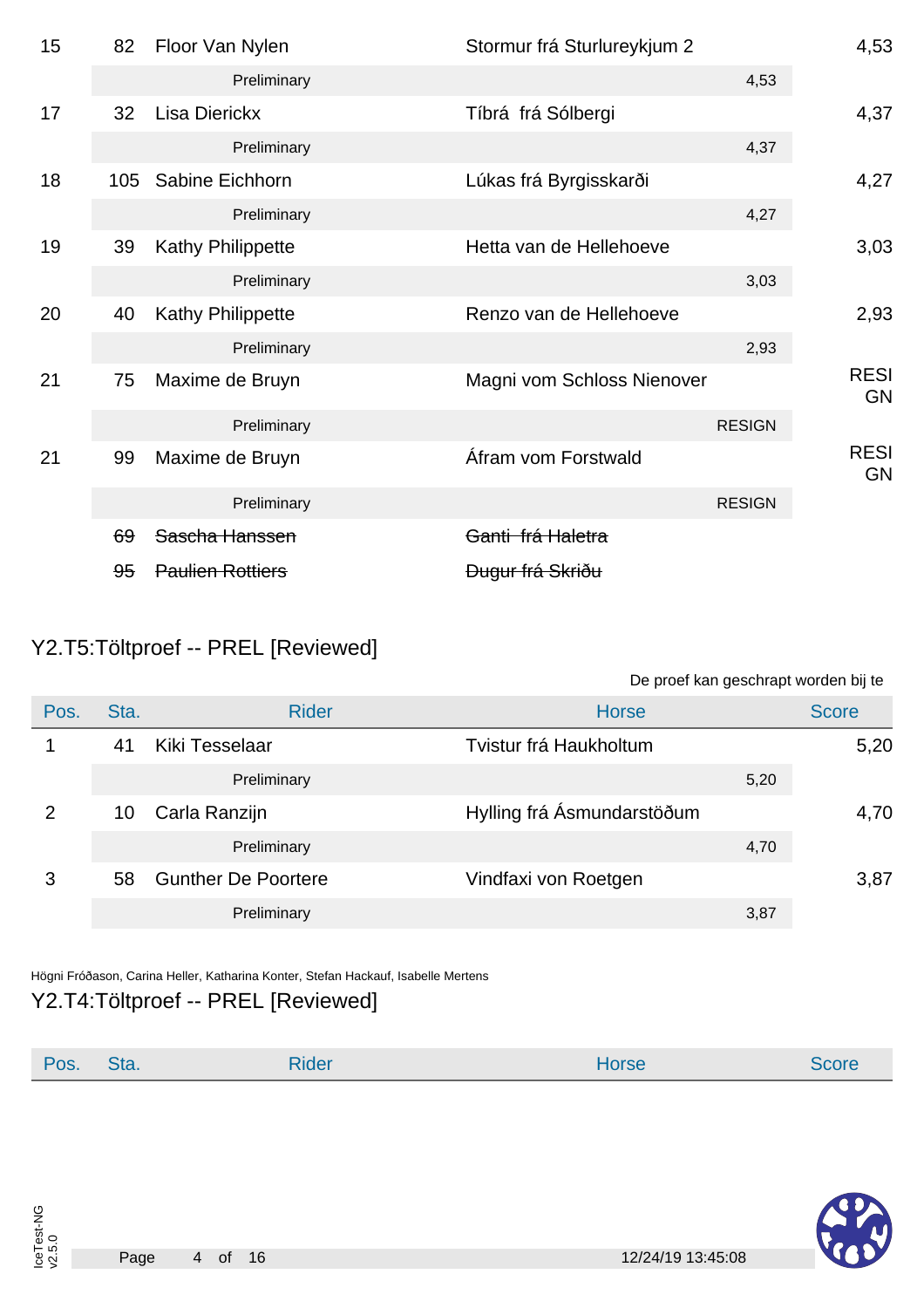| 1              | 15  | <b>Hilke Eiben</b>        | Brenna frá Malou           |      | 6,63 |
|----------------|-----|---------------------------|----------------------------|------|------|
|                |     | Preliminary               |                            | 6,63 |      |
| $\overline{2}$ | 37  | Francien Kamp             | Bósi frá Hofi              |      | 6,27 |
|                |     | Preliminary               |                            | 6,27 |      |
| 3              | 113 | <b>Marie Devos</b>        | Spyrnir frá Sigríðarstöðum |      | 6,03 |
|                |     | Preliminary               |                            | 6,03 |      |
| 4              |     | 112 Franka Struik         | Lára von Borbeck           |      | 5,80 |
|                |     | Preliminary               |                            | 5,80 |      |
| 5              | 5   | Jacqueline van den Heuvel | Snerpa frá Branstöðum      |      | 5,60 |
|                |     | Preliminary               |                            | 5,60 |      |
| 6              | 23  | Annette van Vollenhoven   | Herdís van 't Slingerbos   |      | 5,53 |
|                |     | Preliminary               |                            | 5,53 |      |
| $\overline{7}$ | 54  | Anne Hermens              | Onyx frá Draumahird        |      | 5,47 |
|                |     | Preliminary               |                            | 5,47 |      |
| 8              | 114 | <b>Marie Devos</b>        | Ála frá Hryggstekk         |      | 5,17 |
|                |     | Preliminary               |                            | 5,17 |      |
| 9              | 26  | <b>Lysanne Merkens</b>    | Unnur van Vlieland         |      | 3,27 |
|                |     | Preliminary               |                            | 3,27 |      |
|                | 20  | <b>Nancy Hofkens</b>      | Leiftri von Roetgen        |      |      |
|                | 47  | Saar Veneman              | Visna van 't Groote Veld   |      |      |
|                |     | 110 Tara Van den Eede     | Taktur frá Tjarnarlandi    |      |      |

# Y2.T3:Töltproef -- PREL [Reviewed]

| Pos. | Sta. | <b>Rider</b>   | <b>Horse</b>            | <b>Score</b> |
|------|------|----------------|-------------------------|--------------|
| 1    | 121  | Anne-Jet White | Punktur frá Vogum       | 6,13         |
|      |      | Preliminary    | 6,13                    |              |
| 2    | 45   | Renée de Munck | Sandra frá Dufbaksholti | 5,87         |
|      |      | Preliminary    | 5,87                    |              |
| 3    | 81   | Maja Declercq  | Freyr frá Strandhólum   | 5,80         |
|      |      | Preliminary    | 5,80                    |              |
| 4    | 36   | Francien Kamp  | Greifi frá Fensalir     | 5,77         |
|      |      | Preliminary    | 5,77                    |              |

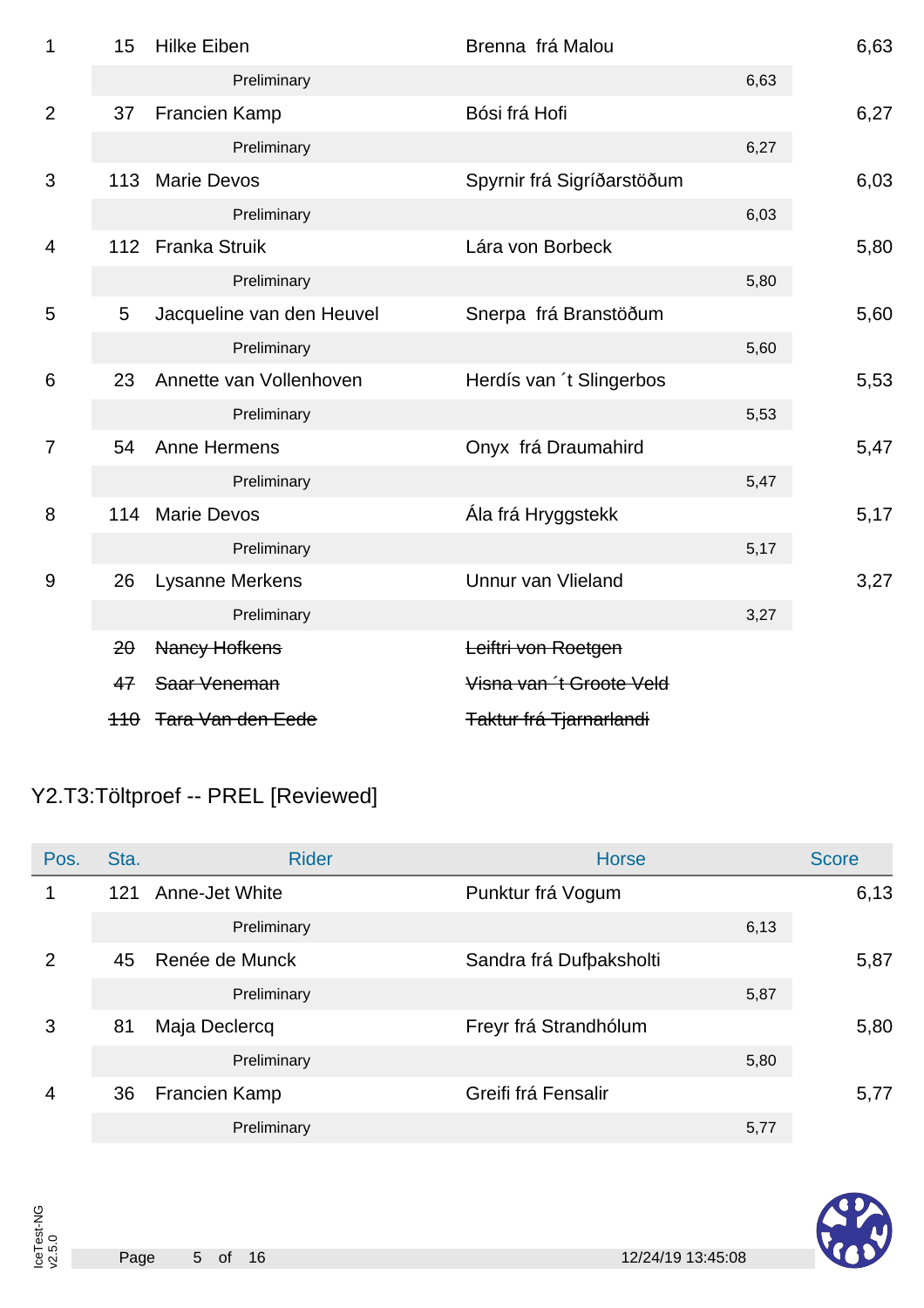| $\overline{4}$  | 42             | Johan Muijt-Verbeek    | Mónika frá Blesastöðum 1A    |      | 5,77 |
|-----------------|----------------|------------------------|------------------------------|------|------|
|                 |                | Preliminary            |                              | 5,77 |      |
| $6\phantom{1}6$ | 119            | Gerbrig Folkertsma     | Flórus frá Wyler             |      | 5,70 |
|                 |                | Preliminary            |                              | 5,70 |      |
| $\overline{7}$  | 29             | <b>Marleen Merkens</b> | Þengill frá Ragnheiðarstöðum |      | 5,63 |
|                 |                | Preliminary            |                              | 5,63 |      |
| 8               | 84             | Kristof Van Looy       | Vökull frá Sturlureykjum 2   |      | 5,57 |
|                 |                | Preliminary            |                              | 5,57 |      |
| 9               | $\overline{2}$ | <b>Elke Schilders</b>  | Kvika Rós frá Málarum        |      | 5,33 |
|                 |                | Preliminary            |                              | 5,33 |      |
| 10              | 18             | Robin Riphagen         | Ups vom Debihof              |      | 5,00 |
|                 |                | Preliminary            |                              | 5,00 |      |
| 11              | 30             | Lotte Foole            | Ríma frá de Kronkel          |      | 4,90 |
|                 |                | Preliminary            |                              | 4,90 |      |
| 12              | 93             | Ilona van der Vloed    | Koldís fra Arnakke           |      | 4,67 |
|                 |                | Preliminary            |                              | 4,67 |      |
|                 |                |                        |                              |      |      |

Högni Fróðason, Carina Heller, Erlendur Árnason, Stefan Hackauf, Isabelle Mertens

### Y1.T2:Töltproef -- PREL [Reviewed]

| Pos.           | Sta. | <b>Rider</b>         | <b>Horse</b>            | <b>Score</b> |
|----------------|------|----------------------|-------------------------|--------------|
| 1              | 78   | Mieke van Herwijnen  | Örk frá Hjarðartúni     | 6,90         |
|                |      | Preliminary          | 6,90                    |              |
| 2              | 68   | Lorien Swinnen       | Kraftur frá Árseli      | 6,83         |
|                |      | Preliminary          | 6,83                    |              |
| 2              | 111  | <b>Ralf Wohllaib</b> | Dynur von Svaða-Kol-Kir | 6,83         |
|                |      | Preliminary          | 6,83                    |              |
| $\overline{4}$ | 19   | Wilma van Duuren     | Árvakur frá Vorsabæ II  | 6,73         |
|                |      | Preliminary          | 6,73                    |              |
| 5              | 60   | Lisa Vermaas         | Eygló van 't Hanenland  | 6,60         |
|                |      | Preliminary          | 6,60                    |              |
| 6              | 14   | Emma van der Veer    | Jónatan frá Breiðablik  | 6,57         |
|                |      | Preliminary          | 6,57                    |              |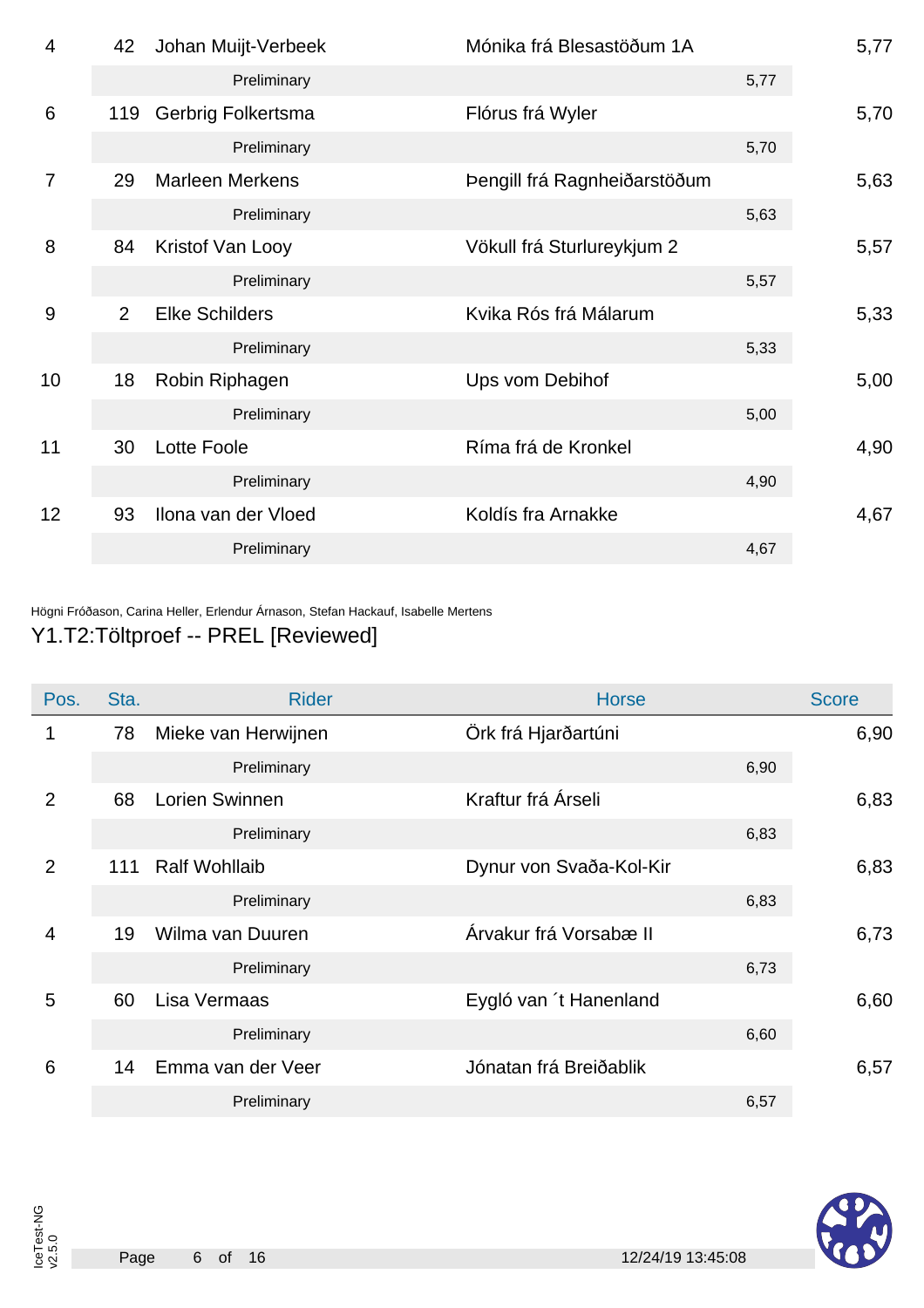| $\overline{7}$ | 120            | Anne-Jet White                | Silfri frá Hákoti           |      | 6,40 |
|----------------|----------------|-------------------------------|-----------------------------|------|------|
|                |                | Preliminary                   |                             | 6,40 |      |
| 8              | 3              | Eveline van Niekerk           | Erlendur frá Paol-Kaat      |      | 6,33 |
|                |                | Preliminary                   |                             | 6,33 |      |
| 9              | 63             | Jaap Groven                   | Djákni frá Flagbjarnarholti |      | 6,13 |
|                |                | Preliminary                   |                             | 6,13 |      |
| 10             | $\overline{7}$ | Valerie van Helvoort-Kortrijk | Lukka van 't Groote Veld    |      | 6,10 |
|                |                | Preliminary                   |                             | 6,10 |      |
| 11             | 53             | Anita Humble Westerhuis       | Ogny frá Hofi               |      | 6,03 |
|                |                | Preliminary                   |                             | 6,03 |      |
| 12             | 20             | Nancy Hofkens                 | Leiftri von Roetgen         |      | 5,63 |
|                |                | Preliminary                   |                             | 5,63 |      |
| 13             | 107            | Melissa Jennes                | Flýtir frá Wyler            |      | 5,57 |
|                |                | Preliminary                   |                             | 5,57 |      |
|                | 5 <sup>4</sup> | <b>Dylan Humble</b>           | Aur frá Grafarkoti          |      |      |

# Y1.T1:Töltproef -- PREL [Reviewed]

| Pos.           | Sta. | <b>Rider</b>              | <b>Horse</b>                | <b>Score</b> |      |
|----------------|------|---------------------------|-----------------------------|--------------|------|
| 1              | 17   | Monique Cox               | Latfara frá Malou           |              | 6,87 |
|                |      | Preliminary               |                             | 6,87         |      |
| 2              | 51   | Dylan Humble              | Aur frá Grafarkoti          |              | 6,63 |
|                |      | Preliminary               |                             | 6,63         |      |
| 3              | 64   | <b>Yvonne Groven-Tol</b>  | Dimmi frá Flagbjarnarholti  |              | 6,00 |
|                |      | Preliminary               |                             | 6,00         |      |
| $\overline{4}$ | 118  | Luka Klaassens            | Mynd frá Bessastöðum        |              | 5,77 |
|                |      | Preliminary               |                             | 5,77         |      |
| 5              | 9    | Dromelot van Helvoort     | Júpiter frá Garðakoti       |              | 5,57 |
|                |      | Preliminary               |                             | 5,57         |      |
| 6              | 59   | Kirsten Valkenier         | Litli-Dagur fra Teland      |              | 0,00 |
|                |      | Preliminary               |                             | 0,00         |      |
|                | 46   | Saar Veneman              | Sólfinnur van de Noorderzon |              |      |
|                | 86   | <b>Frans Goetschalckx</b> | Asi frá Lundum II           |              |      |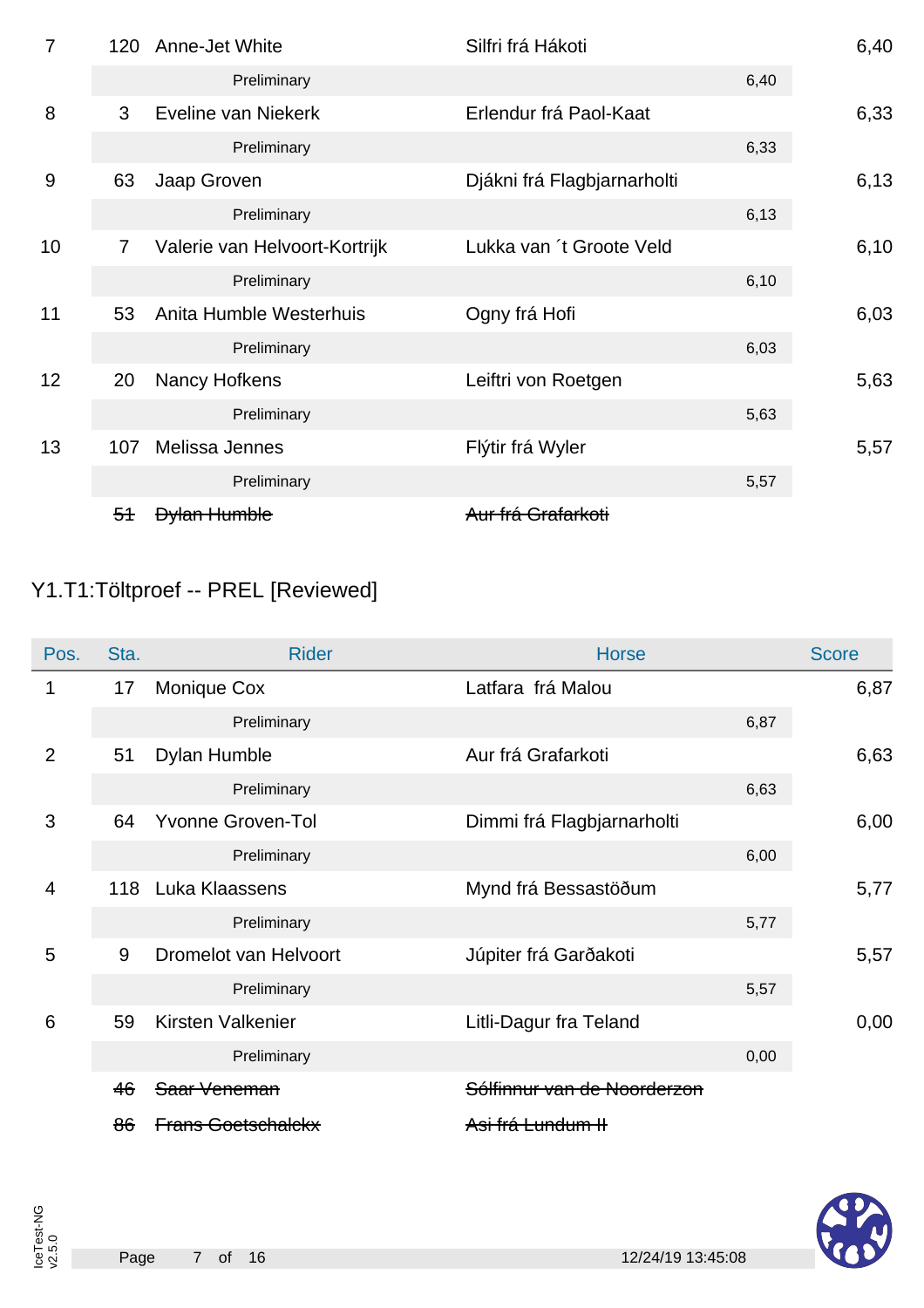### Y2.F3:Vijfgangenproef -- PREL [Reviewed]

De proef kan geschrapt worden bij te Pos. Sta. Sta. Rider Research Score Score Score Score Score Score Score Score Score 1 25 Julie Klomp Christian Christian March 1 25 Julie Klomp 5,73 Preliminary 5,73 2 61 Lisa Vermaas 1977 - Nótt frá Þóreyjarnúpi 1978 - 1977 - 1978 197 Preliminary 4,97 3 55 Noortje Daalen van Salvör frá Neðri-Svertingsstöðum 4,57 Preliminary 4,57 4 104 Cynthia Tesselaar Hooge Weides Viðja - 4,07 Preliminary 4,07

Isabelle Mertens, Katharina Konter, Carina Heller, Stefan Hackauf, Petra van der Linden

### Y2.F2:Vijfgangenproef -- PREL [Reviewed]

| Pos.            | Sta.           | <b>Rider</b>                  | <b>Horse</b>             | <b>Score</b> |
|-----------------|----------------|-------------------------------|--------------------------|--------------|
| 1               |                | 112 Franka Struik             | Lára von Borbeck         | 5,97         |
|                 |                | Preliminary                   | 5,97                     |              |
| 2               | 17             | Monique Cox                   | Latfara frá Malou        | 5,90         |
|                 |                | Preliminary                   | 5,90                     |              |
| 3               | $\overline{7}$ | Valerie van Helvoort-Kortrijk | Lukka van 't Groote Veld | 5,80         |
|                 |                | Preliminary                   | 5,80                     |              |
| 3               | 16             | <b>Kiki Dirix</b>             | Saga frá Malou           | 5,80         |
|                 |                | Preliminary                   | 5,80                     |              |
| 5               |                | 116 Henk Peterse              | Mön frá Hafsteinsstöðum  | 5,57         |
|                 |                | Preliminary                   | 5,57                     |              |
| $6\phantom{1}6$ | 48             | Cora Wijmans                  | Remba frá Skógi          | 5,40         |
|                 |                | Preliminary                   | 5,40                     |              |
| $\overline{7}$  | 81             | Maja Declercq                 | Freyr frá Strandhólum    | 5,33         |
|                 |                | Preliminary                   | 5,33                     |              |
| 8               | 117            | Patty van der Kaaij           | Dana frá Grafarkoti      | 5,27         |
|                 |                | Preliminary                   | 5,27                     |              |

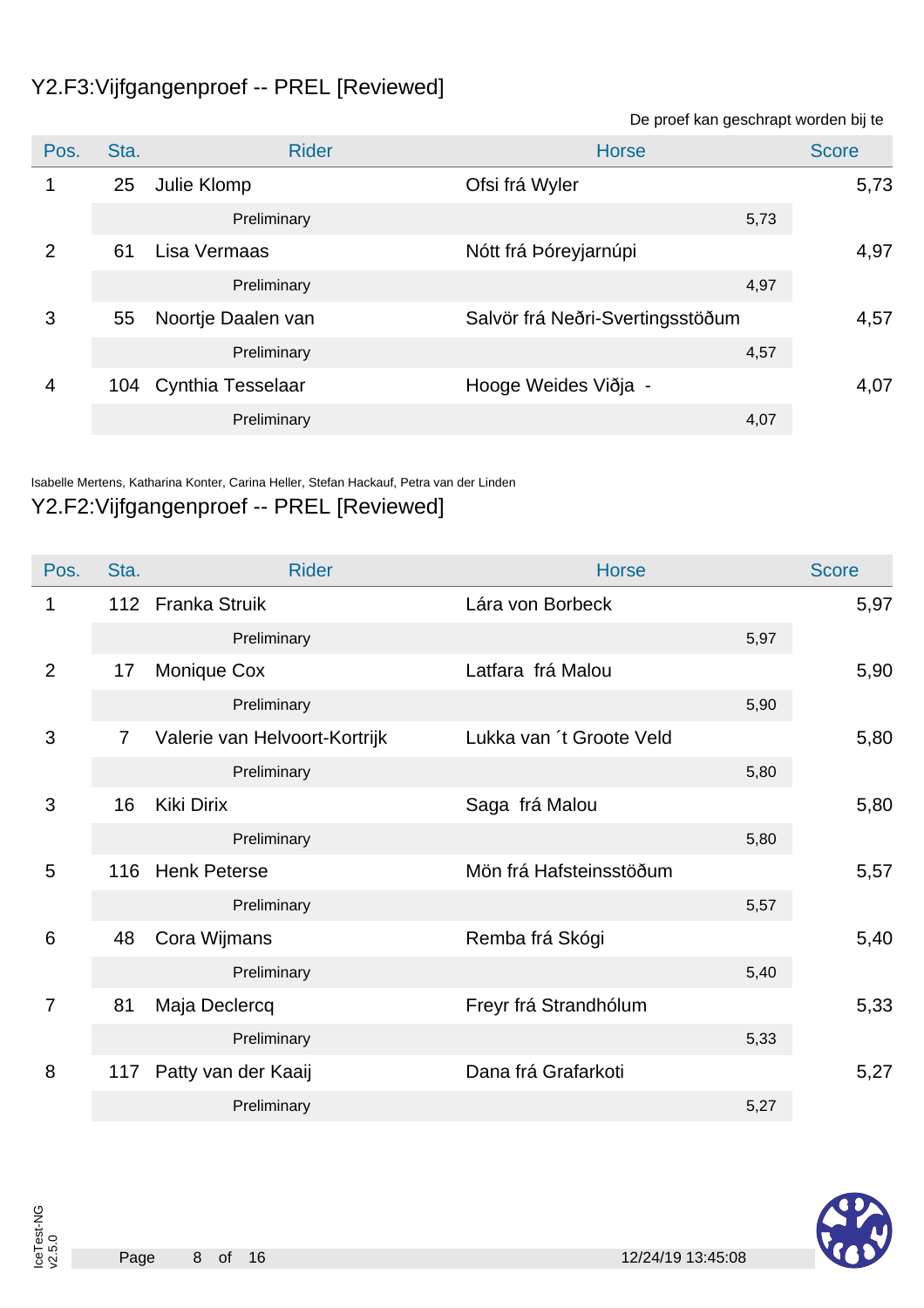| 9  | 23  | Annette van Vollenhoven | Herdís van 't Slingerbos     |               | 5,23                     |
|----|-----|-------------------------|------------------------------|---------------|--------------------------|
|    |     | Preliminary             |                              | 5,23          |                          |
| 10 | 28  | Marij Marsden           | Lygna frá Sunnuhvoli         |               | 4,73                     |
|    |     | Preliminary             |                              | 4,73          |                          |
| 11 | 29  | <b>Marleen Merkens</b>  | Þengill frá Ragnheiðarstöðum |               | 4,60                     |
|    |     | Preliminary             |                              | 4,60          |                          |
| 12 | 76  | <b>Chanel Kleintjes</b> | Vonandi frá Bakkakoti        |               | 4,00                     |
|    |     | Preliminary             |                              | 4,00          |                          |
| 13 | 83  | Kristof Van Looy        | Sjöund frá Bessastöðum       |               | 3,83                     |
|    |     | Preliminary             |                              | 3,83          |                          |
| 14 | 18  | Robin Riphagen          | Ups vom Debihof              |               | 0,00                     |
|    |     | Preliminary             |                              | 0,00          |                          |
| 14 | 123 | Harold Vandemoortele    | Hremsa frá Bessastöðum       |               | 0,00                     |
|    |     | Preliminary             |                              | 0,00          |                          |
| 14 | 115 | Lotte Aagaard           | Flugar frá Strandhólum       |               | <b>NOS</b><br><b>HOW</b> |
|    |     | Preliminary             |                              | <b>NOSHOW</b> |                          |
|    | 97  | Evy de Permentier       | Hjördís van het Schaef       |               |                          |

# Y1.F1:Vijfgangenproef -- PREL [Reviewed]

| Pos.           | Sta. | <b>Rider</b>         | <b>Horse</b>                 | <b>Score</b> |
|----------------|------|----------------------|------------------------------|--------------|
| 1              | 14   | Emma van der Veer    | Jónatan frá Breiðablik       | 6,33         |
|                |      | Preliminary          |                              | 6,33         |
| 1              | 77   | Mieke van Herwijnen  | Ómar frá Vestri-Leirárgörðum | 6,33         |
|                |      | Preliminary          |                              | 6,33         |
| 3              | 111  | <b>Ralf Wohllaib</b> | Dynur von Svaða-Kol-Kir      | 6,30         |
|                |      | Preliminary          |                              | 6,30         |
| $\overline{4}$ | 59   | Kirsten Valkenier    | Litli-Dagur fra Teland       | 6,23         |
|                |      | Preliminary          |                              | 6,23         |
| 5              | 63   | Jaap Groven          | Djákni frá Flagbjarnarholti  | 6,03         |
|                |      | Preliminary          |                              | 6,03         |
| 6              | 66   | Juliet ten Bokum     | Þórarinn frá Krá             | <b>NOS</b>   |

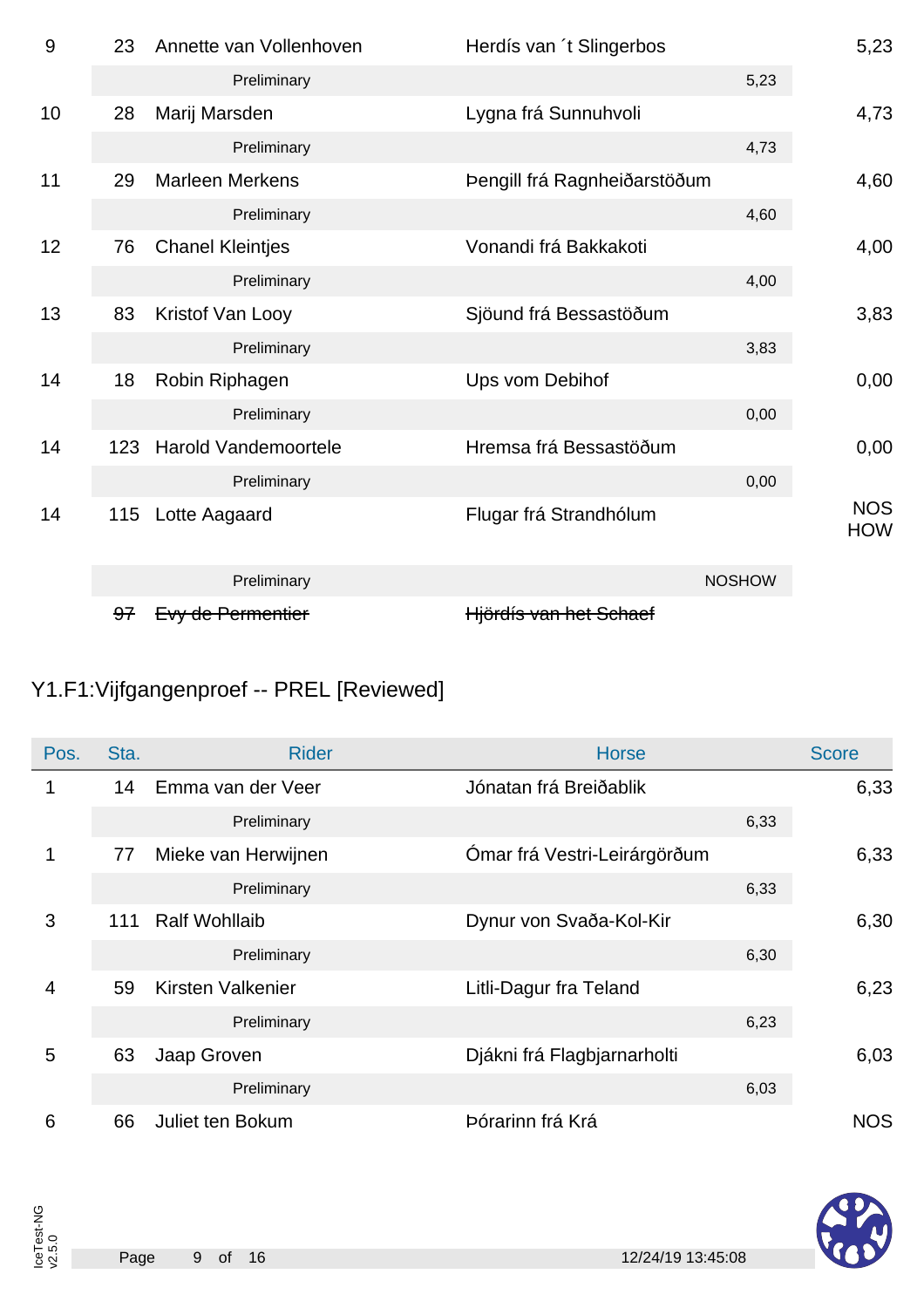#### Högni Fróðason, Katharina Konter, Petra van der Linden, Carina Heller, Isabelle Mertens Y.GEAA:Gaedingakeppni A -- PREL [Reviewed]

#### De proef kan geschrapt worden bij te

| Pos.           | Sta. | <b>Rider</b>              | <b>Horse</b>                     | <b>Score</b> |
|----------------|------|---------------------------|----------------------------------|--------------|
|                | 77   | Mieke van Herwijnen       | Ómar frá Vestri-Leirárgörðum     | 8,290        |
|                |      | Preliminary               | 8,290                            |              |
| 2              | 25   | Julie Klomp               | Ofsi frá Wyler                   | 8,060        |
|                |      | Preliminary               | 8,060                            |              |
| 3              | 5    | Jacqueline van den Heuvel | Snerpa frá Branstöðum            | 7,280        |
|                |      | Preliminary               | 7,280                            |              |
| $\overline{4}$ | 28   | Marij Marsden             | Lygna frá Sunnuhvoli             | 7,260        |
|                |      | Preliminary               | 7,260                            |              |
| 5              | 55   | Noortje Daalen van        | Salvör frá Neðri-Svertingsstöðum | 6,820        |
|                |      | Preliminary               | 6,820                            |              |

#### Erlendur Árnason

IceTest-NG v2.5.0

### Y.GEAB:Geadingakeppni B -- PREL [Reviewed]

| Pos.           | Sta. | <b>Rider</b>        | <b>Horse</b>         | <b>Score</b> |
|----------------|------|---------------------|----------------------|--------------|
| 1              | 78   | Mieke van Herwijnen | Örk frá Hjarðartúni  | 8,270        |
|                |      | Preliminary         | 8,270                |              |
| $\overline{2}$ | 31   | Sonja Losekoot      | Rímur frá de Kronkel | 7,710        |
|                |      | Preliminary         | 7,710                |              |
| 3              | 79   | Mieke van Herwijnen | Svás frá Wyler       | 7,560        |
|                |      | Preliminary         | 7,560                |              |
| 4              | 54   | Anne Hermens        | Onyx frá Draumahird  | 6,930        |
|                |      | Preliminary         | 6,930                |              |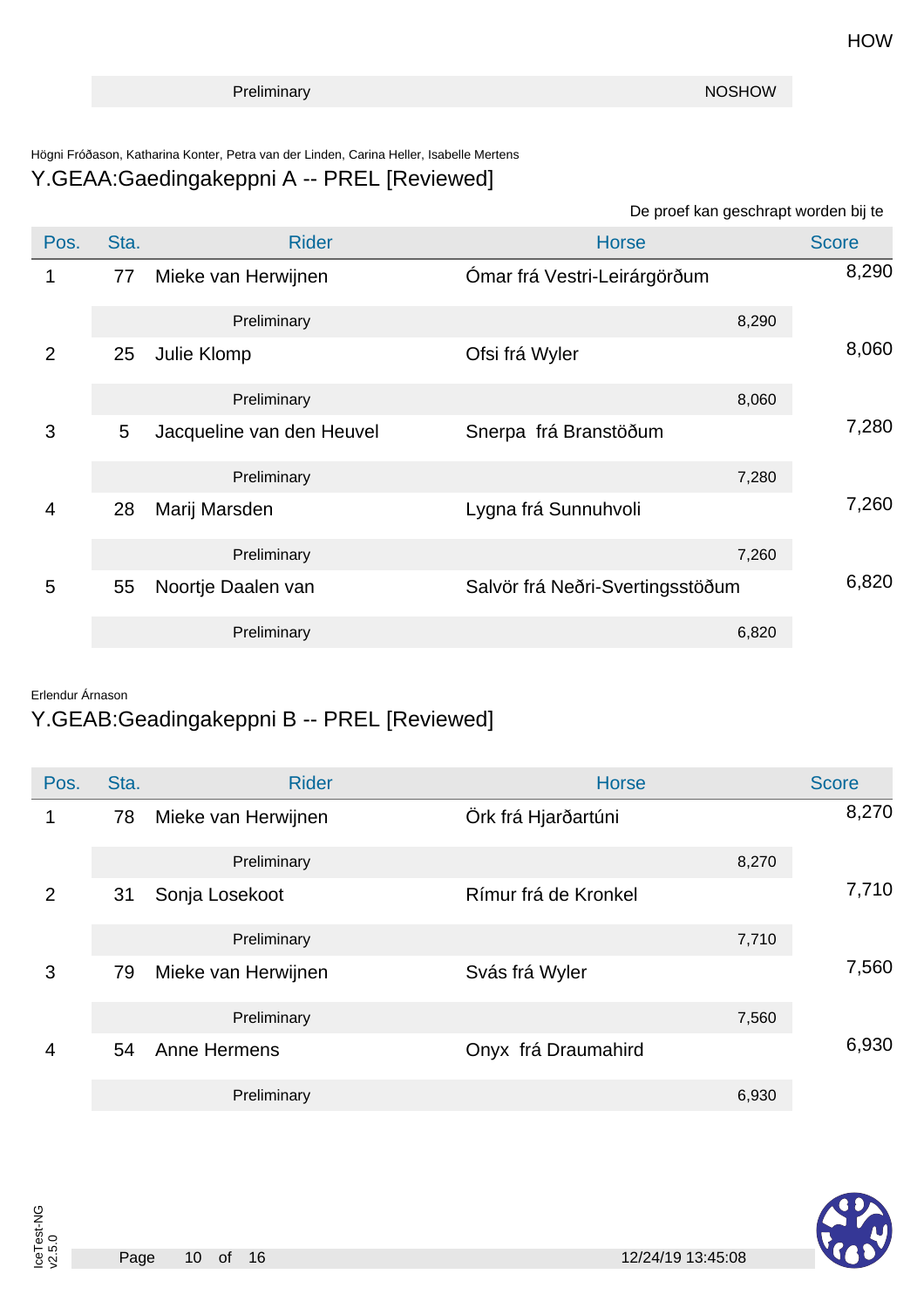### Högni Fróðason Y.PP1:Telgangproef -- FIN [Reviewed]

| Pos.            | Sta. |                         | <b>Rider</b>            | <b>Horse</b>             |      | <b>Score</b> |
|-----------------|------|-------------------------|-------------------------|--------------------------|------|--------------|
| 1               |      | 124 Toke Van Branteghem |                         | Glaumur frá Jarðbrú      |      | 4,17         |
|                 |      |                         | Heat 1                  |                          | 6,08 |              |
|                 |      |                         | Heat 2                  |                          | 2,25 |              |
| $\overline{2}$  | 48   | Cora Wijmans            |                         | Remba frá Skógi          |      | 3,21         |
|                 |      |                         | Heat 1                  |                          | 6,42 |              |
|                 |      |                         | Heat 2                  |                          | 0,00 |              |
| 3               | 23   |                         | Annette van Vollenhoven | Herdís van 't Slingerbos |      | 2,84         |
|                 |      |                         | Heat 1                  |                          | 3,17 |              |
|                 |      |                         | Heat 2                  |                          | 2,50 |              |
| 4               | 14   | Emma van der Veer       |                         | Jónatan frá Breiðablik   |      | 2,00         |
|                 |      |                         | Heat 1                  |                          | 0,00 |              |
|                 |      |                         | Heat 2                  |                          | 4,00 |              |
| 5               | 28   | Marij Marsden           |                         | Lygna frá Sunnuhvoli     |      | 1,42         |
|                 |      |                         | Heat 1                  |                          | 2,83 |              |
|                 |      |                         | Heat 2                  |                          | 0,00 |              |
| $6\phantom{1}6$ |      | 122 Anne-Jet White      |                         | Dóra frá Laugabóli       |      | 1,04         |
|                 |      |                         | Heat 1                  |                          | 2,08 |              |
|                 |      |                         | Heat 2                  |                          | 0,00 |              |
|                 |      | 125 Freya Spee          |                         | Hljómur frá Hestasýn     |      |              |

## Y.P2:Speedpass 100m -- FIN [Unknown State]

| Pos. | Sta. | <b>Rider</b>            | <b>Horse</b>             | <b>Score</b>             |
|------|------|-------------------------|--------------------------|--------------------------|
|      | 48   | Cora Wijmans            | Remba frá Skógi          | 5,50                     |
|      |      | Heat 1                  | 5,50                     |                          |
|      |      | Heat 2                  | 0,00                     |                          |
| 2    |      | 122 Anne-Jet White      | Dóra frá Laugabóli       | 4,78                     |
|      |      | Heat 1                  | 0,00                     |                          |
|      |      | Heat 2                  | 4,78                     |                          |
| 3    | 23   | Annette van Vollenhoven | Herdís van 't Slingerbos | <b>RESI</b><br><b>GN</b> |

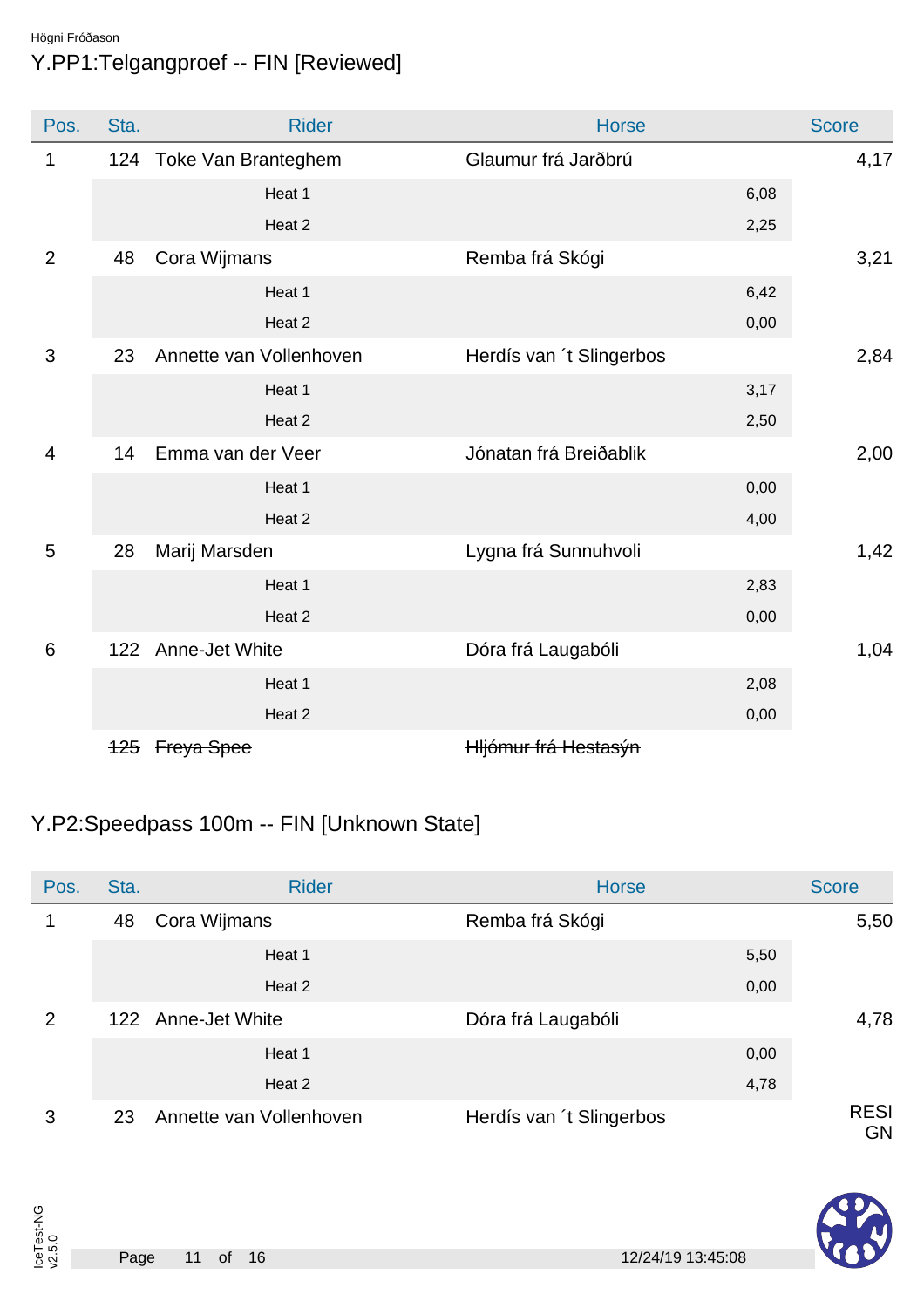|                |                | Heat 1            | <b>RESIGN</b>        |                   |
|----------------|----------------|-------------------|----------------------|-------------------|
|                |                | Heat 2            | 0,00                 |                   |
| $\overline{4}$ | 18             | Robin Riphagen    | Ups vom Debihof      | <b>RESI</b><br>GN |
|                |                | Heat 1            | <b>RESIGN</b>        |                   |
|                |                | Heat 2            | 0,00                 |                   |
|                | <del>28</del>  | Marij Marsden     | Lygna frá Sunnuhvoli |                   |
|                | <del>125</del> | <b>Freya Spee</b> | Hljómur frá Hestasýn |                   |

# Y2.V5:Viergangenproef -- PREL [Reviewed]

| Pos.            | Sta. | <b>Rider</b>             | <b>Horse</b>                |      | <b>Score</b> |
|-----------------|------|--------------------------|-----------------------------|------|--------------|
| 1               | 21   | Johanna Schulz           | Viktoría frá Hjarðartúni    |      | 5,97         |
|                 |      | Preliminary              |                             | 5,97 |              |
| $\overline{2}$  | 11   | <b>Bo Cavens</b>         | Baldur frá Hinriksstöðum    |      | 5,93         |
|                 |      | Preliminary              |                             | 5,93 |              |
| $\mathfrak{S}$  | 65   | <b>Yvonne Groven-Tol</b> | Sólrós van 't llperveld     |      | 5,80         |
|                 |      | Preliminary              |                             | 5,80 |              |
| $\overline{4}$  | 105  | Sabine Eichhorn          | Lúkas frá Byrgisskarði      |      | 5,73         |
|                 |      | Preliminary              |                             | 5,73 |              |
| 5               | 8    | Ingrid Ranzijn           | Kyndill van 't Hanenland    |      | 5,57         |
|                 |      | Preliminary              |                             | 5,57 |              |
| $6\phantom{1}6$ | 80   | Maja Declercq            | Glóðar frá Saurbæ           |      | 5,50         |
|                 |      | Preliminary              |                             | 5,50 |              |
| $\overline{7}$  | 49   | Marijo Orgers            | Loki frá Stöð               |      | 5,47         |
|                 |      | Preliminary              |                             | 5,47 |              |
| 7               | 52   | Merel Riphagen           | Vargur frá Fensalir         |      | 5,47         |
|                 |      | Preliminary              |                             | 5,47 |              |
| $\overline{7}$  | 82   | Floor Van Nylen          | Stormur frá Sturlureykjum 2 |      | 5,47         |
|                 |      | Preliminary              |                             | 5,47 |              |
| 10              | 79   | Mieke van Herwijnen      | Svás frá Wyler              |      | 5,43         |
|                 |      | Preliminary              |                             | 5,43 |              |

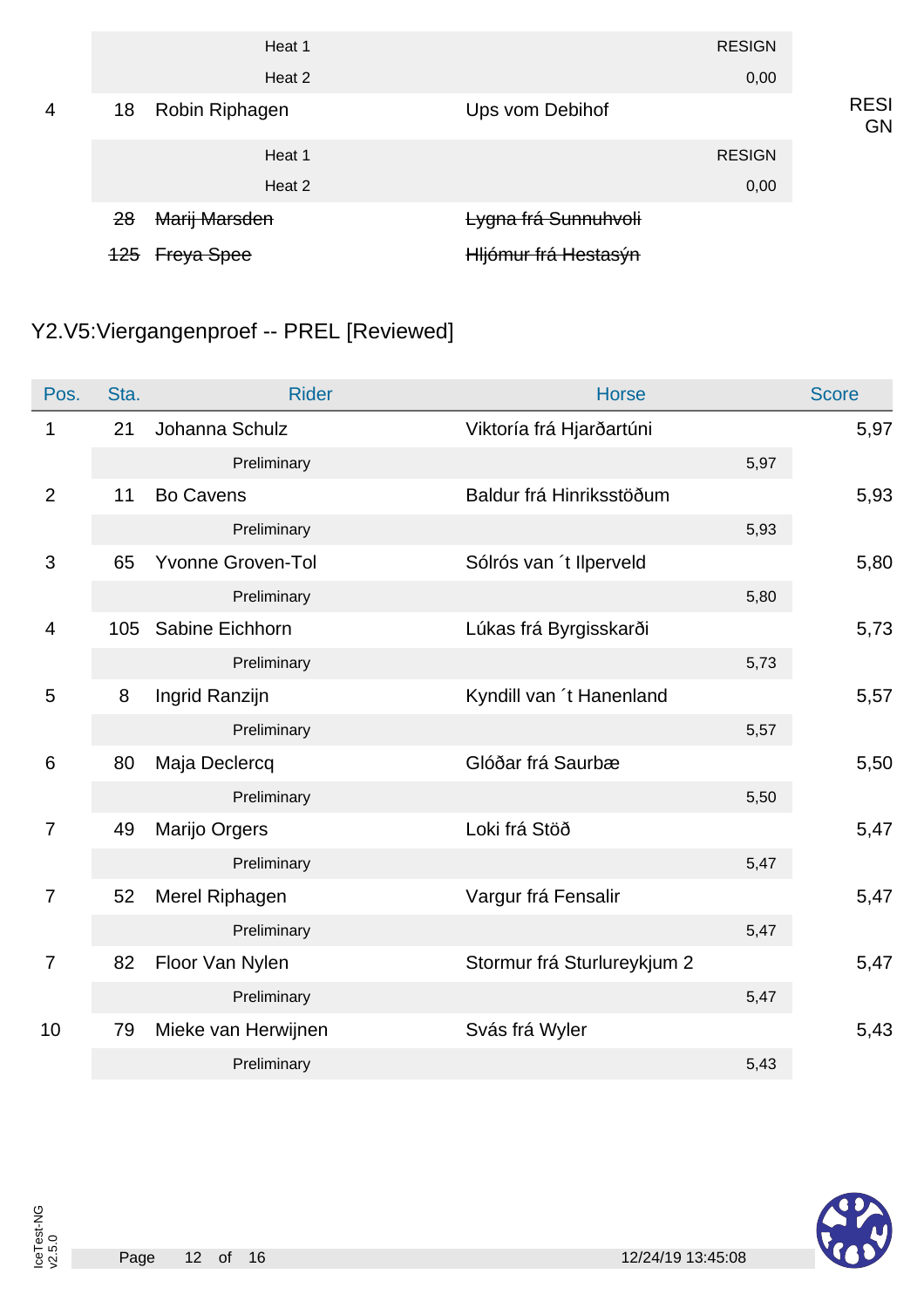| 11 | 44  | Luna Eeckhout            | Valva frá Borgarnesi    |      | 5,37 |
|----|-----|--------------------------|-------------------------|------|------|
|    |     | Preliminary              |                         | 5,37 |      |
| 12 | 70  | Yana Thomas              | Reisa van de Biesekamp  |      | 5,17 |
|    |     | Preliminary              |                         | 5,17 |      |
| 13 | 87  | Anita Humble Westerhuis  | Frakkur frá Saurbæ      |      | 5,13 |
|    |     | Preliminary              |                         | 5,13 |      |
| 14 | 34  | Marloes Jobsen           | Tývar van de Waaldijk   |      | 5,10 |
|    |     | Preliminary              |                         | 5,10 |      |
| 14 | 71  | Cindy Klootwijk          | Sjöund frá Ólafsbergi   |      | 5,10 |
|    |     | Preliminary              |                         | 5,10 |      |
| 16 | 31  | Sonja Losekoot           | Rímur frá de Kronkel    |      | 5,07 |
|    |     | Preliminary              |                         | 5,07 |      |
| 17 | 1   | <b>Helena Steenhaut</b>  | Spring frá Brunni       |      | 5,00 |
|    |     | Preliminary              |                         | 5,00 |      |
| 18 | 38  | <b>Sylvia Buskes</b>     | Sólon frá Aldenghoor    |      | 4,87 |
|    |     | Preliminary              |                         | 4,87 |      |
| 18 | 56  | Bo van Daalen            | Orka frá Holtsmúla 1    |      | 4,87 |
|    |     | Preliminary              |                         | 4,87 |      |
| 18 | 103 | <b>Antoin Merx</b>       | Toppur frá Ártali       |      | 4,87 |
|    |     | Preliminary              |                         | 4,87 |      |
| 21 | 40  | <b>Kathy Philippette</b> | Renzo van de Hellehoeve |      | 4,80 |
|    |     | Preliminary              |                         | 4,80 |      |
| 21 | 90  | Anita Humble Westerhuis  | Kyndill frá Saurbæ      |      | 4,80 |
|    |     | Preliminary              |                         | 4,80 |      |
| 23 | 35  | Monique ten Veldhuis     | Frostan frá Markarhofi  |      | 4,73 |
|    |     | Preliminary              |                         | 4,73 |      |
| 24 | 62  | Lisa Vermaas             | Ásta van 't Enclavehof  |      | 4,70 |
|    |     | Preliminary              |                         | 4,70 |      |
| 25 | 12  | <b>Monique Cavens</b>    | Funi frá Fölskvi        |      | 4,67 |
|    |     | Preliminary              |                         | 4,67 |      |
| 26 | 32  | <b>Lisa Dierickx</b>     | Tíbrá frá Sólbergi      |      | 4,63 |
|    |     | Preliminary              |                         | 4,63 |      |

IceTest-NG v2.5.0

A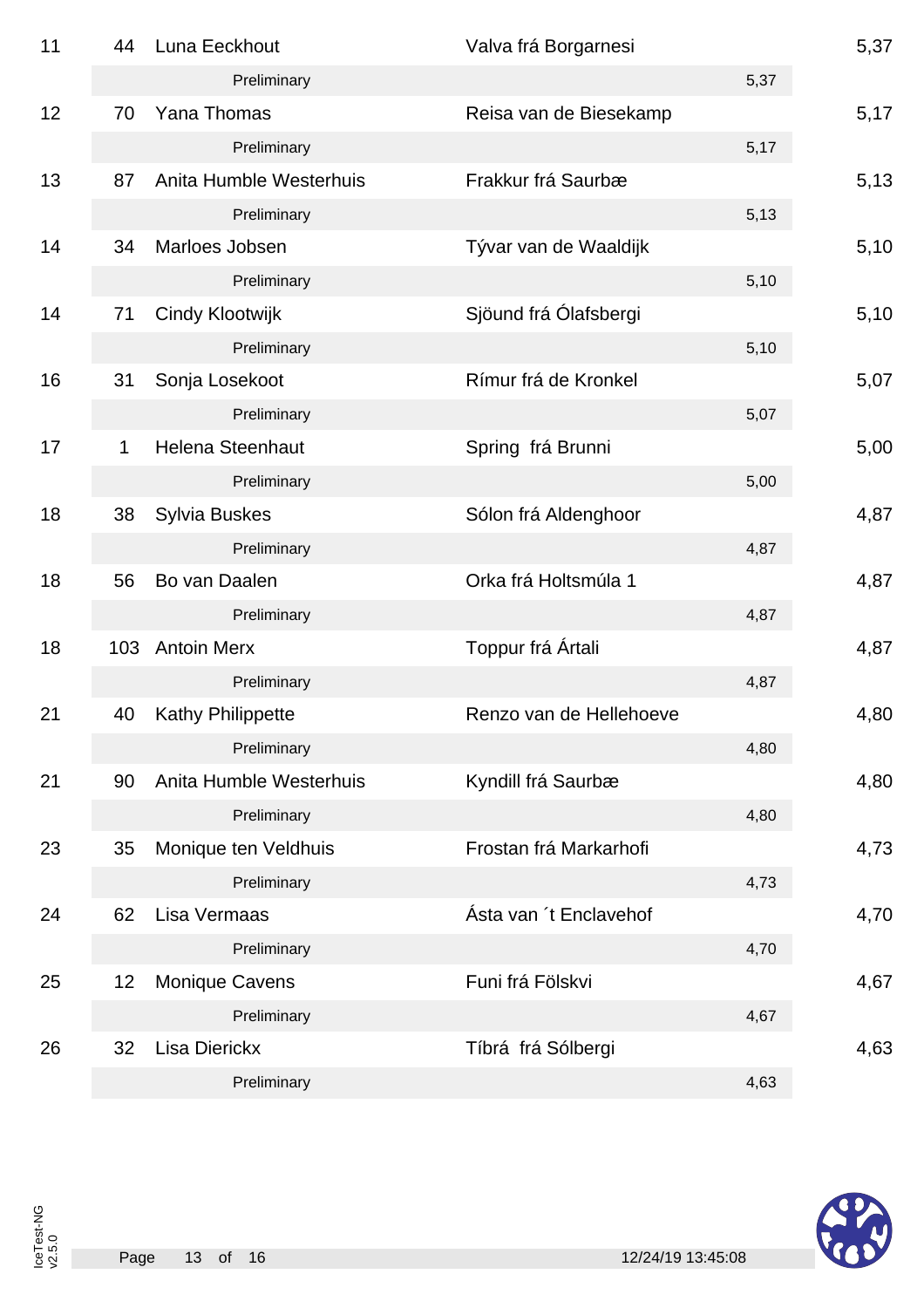| 27 | 39 | <b>Kathy Philippette</b> | Hetta van de Hellehoeve     |      | 4,07 |
|----|----|--------------------------|-----------------------------|------|------|
|    |    | Preliminary              |                             | 4,07 |      |
| 28 | 57 | Anaïs Gallet             | Sjóli van het Langeveld     |      | 3,97 |
|    |    | Preliminary              |                             | 3,97 |      |
| 29 | 50 | <b>Kalea Orgers</b>      | Þór frá Forréttindi         |      | 3,87 |
|    |    | Preliminary              |                             | 3,87 |      |
| 30 |    | 127 Yana Thomas          | Trostan von Frilinghoven    |      | 3,80 |
|    |    | Preliminary              |                             | 3,80 |      |
| 31 | 4  | Eveline van Niekerk      | Tinna frá Sauðárkróki       |      | 1,83 |
|    |    | Preliminary              |                             | 1,83 |      |
|    | 94 | Hona van der Vloed       | Kímni fan Alde Feanen       |      |      |
|    | 95 | <b>Paulien Rottiers</b>  | <del>Dugur frá Skriðu</del> |      |      |
|    | 96 | Renée Van Haverbeke      | Hremmsa von Federath        |      |      |
|    |    |                          |                             |      |      |

# Y2.V3:Viergangenproef -- PREL [Reviewed]

| Pos.           | Sta. | <b>Rider</b>        | <b>Horse</b>               | <b>Score</b> |
|----------------|------|---------------------|----------------------------|--------------|
| 1              | 41   | Kiki Tesselaar      | Tvistur frá Haukholtum     | 6,00         |
|                |      | Preliminary         |                            | 6,00         |
| $\overline{2}$ | 93   | Ilona van der Vloed | Koldís fra Arnakke         | 5,60         |
|                |      | Preliminary         |                            | 5,60         |
| 3              | 24   | Nicole de Boer      | Bera frá Sauðárkróki       | 5,47         |
|                |      | Preliminary         |                            | 5,47         |
| $\overline{4}$ | 109  | Julie Verspecht     | Hringja frá Vatnsleysu     | 5,37         |
|                |      | Preliminary         |                            | 5,37         |
| 5              | 10   | Carla Ranzijn       | Hylling frá Ásmundarstöðum | 5,33         |
|                |      | Preliminary         |                            | 5,33         |
| 6              | 91   | Dylan Humble        | Funa frá Englahofi         | 5,30         |
|                |      | Preliminary         |                            | 5,30         |
| $\overline{7}$ | 26   | Lysanne Merkens     | Unnur van Vlieland         | 5,27         |
|                |      | Preliminary         |                            | 5,27         |
| 8              | 54   | Anne Hermens        | Onyx frá Draumahird        | 5,10         |
|                |      | Preliminary         |                            | 5,10         |

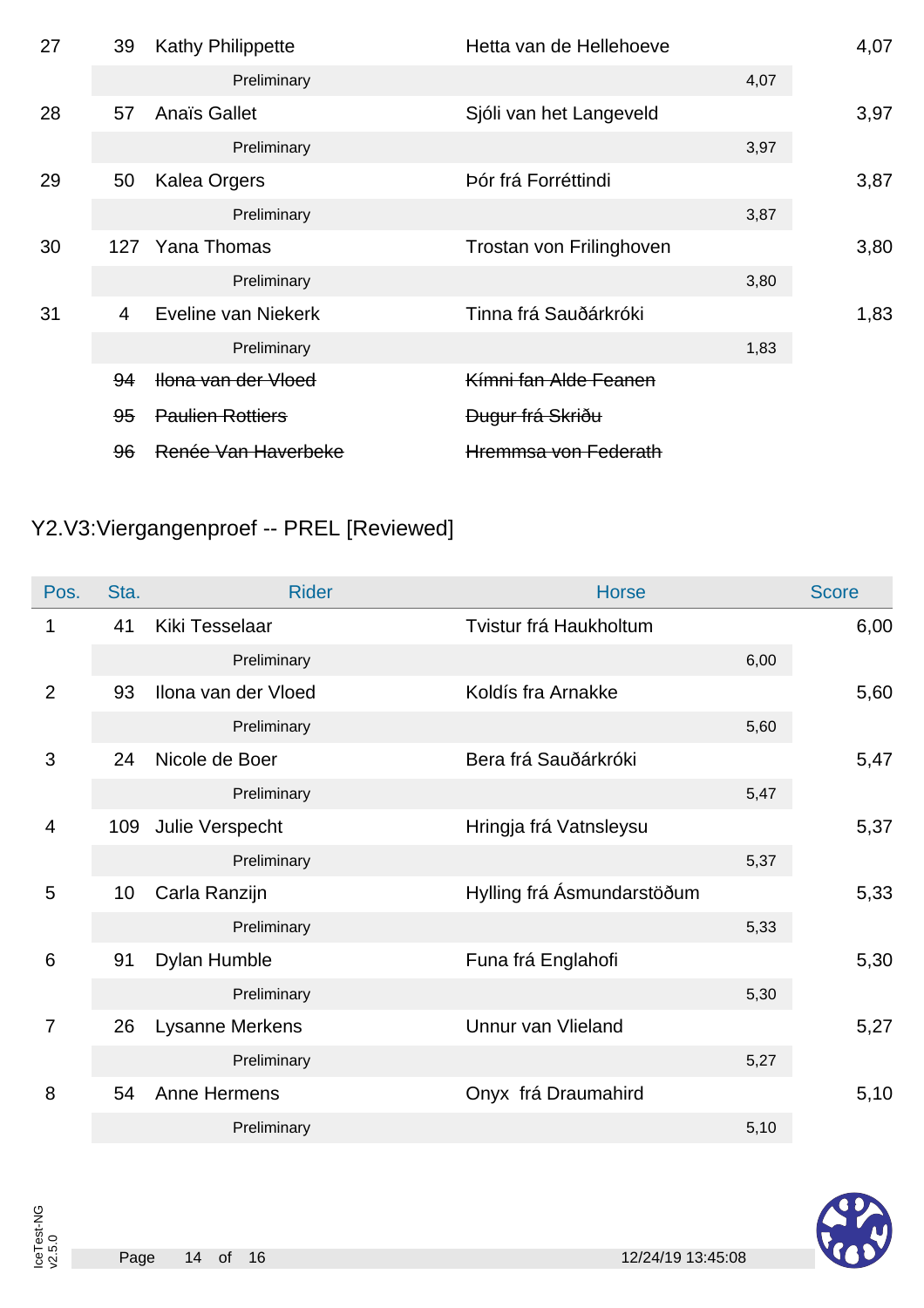| Pos.           | Sta. | <b>Rider</b>          | <b>Horse</b>               | <b>Score</b> |
|----------------|------|-----------------------|----------------------------|--------------|
| 1              | 121  | Anne-Jet White        | Punktur frá Vogum          | 6,23         |
|                |      | Preliminary           | 6,23                       |              |
| $\overline{2}$ | 36   | Francien Kamp         | Greifi frá Fensalir        | 6,20         |
|                |      | Preliminary           | 6,20                       |              |
| 3              | 19   | Wilma van Duuren      | Árvakur frá Vorsabæ II     | 6,17         |
|                |      | Preliminary           | 6,17                       |              |
| 4              | 15   | <b>Hilke Eiben</b>    | Brenna frá Malou           | 6,07         |
|                |      | Preliminary           | 6,07                       |              |
| 4              | 45   | Renée de Munck        | Sandra frá Dufþaksholti    | 6,07         |
|                |      | Preliminary           | 6,07                       |              |
| 6              | 68   | Lorien Swinnen        | Kraftur frá Árseli         | 6,00         |
|                |      | Preliminary           | 6,00                       |              |
| $\overline{7}$ | 118  | Luka Klaassens        | Mynd frá Bessastöðum       | 5,90         |
|                |      | Preliminary           | 5,90                       |              |
| 8              | 37   | Francien Kamp         | Bósi frá Hofi              | 5,87         |
|                |      | Preliminary           | 5,87                       |              |
| 9              | 20   | Nancy Hofkens         | Leiftri von Roetgen        | 5,80         |
|                |      | Preliminary           | 5,80                       |              |
| 10             | 119  | Gerbrig Folkertsma    | Flórus frá Wyler           | 5,77         |
|                |      | Preliminary           | 5,77                       |              |
| 11             | 3    | Eveline van Niekerk   | Erlendur frá Paol-Kaat     | 5,60         |
|                |      | Preliminary           | 5,60                       |              |
| 11             | 113  | <b>Marie Devos</b>    | Spyrnir frá Sigríðarstöðum | 5,60         |
|                |      | Preliminary           | 5,60                       |              |
| 13             | 30   | <b>Lotte Foole</b>    | Ríma frá de Kronkel        | 5,47         |
|                |      | Preliminary           | 5,47                       |              |
| 14             | 2    | <b>Elke Schilders</b> | Kvika Rós frá Málarum      | 5,37         |
|                |      | Preliminary           | 5,37                       |              |